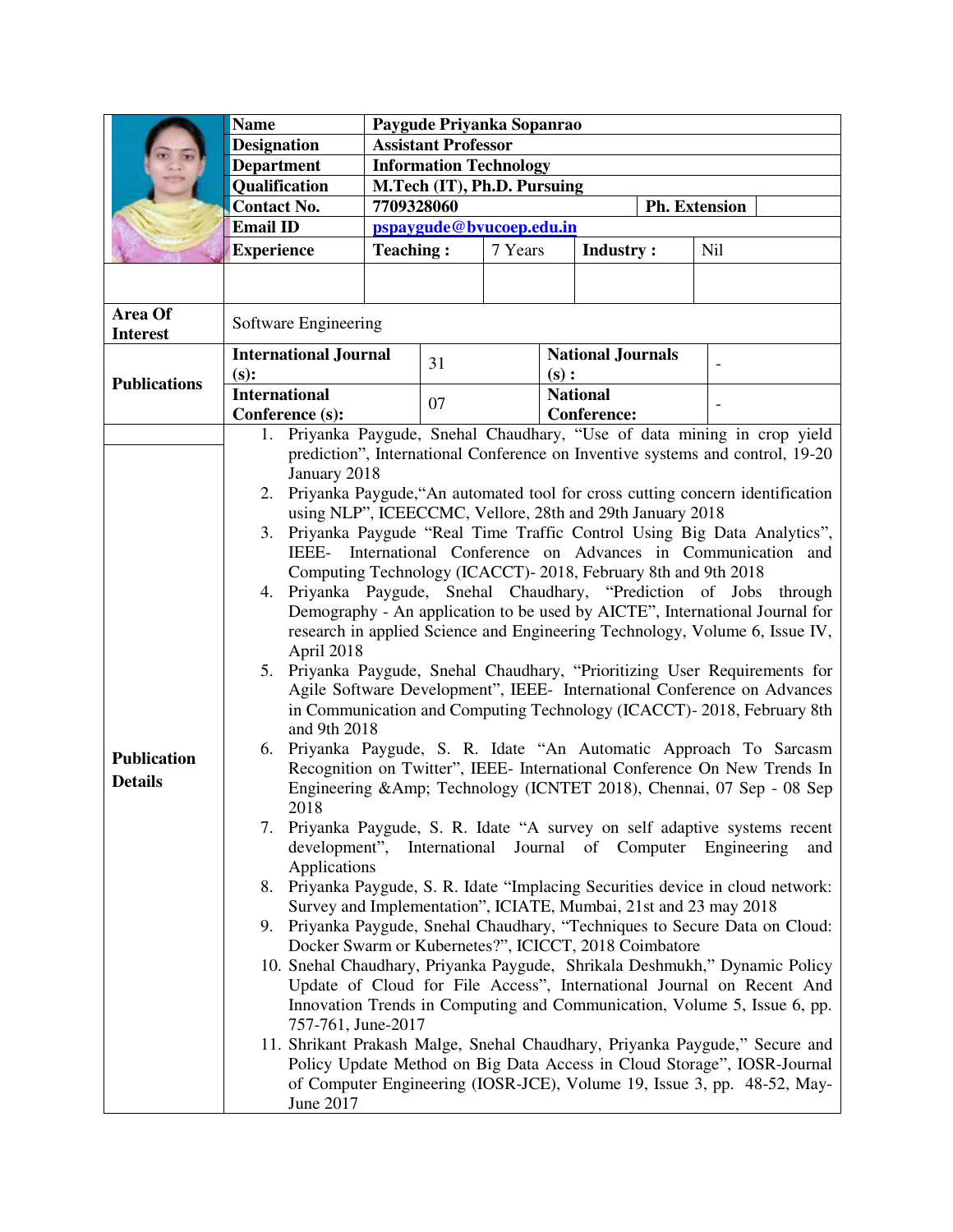| 12. Ishitaa Narwane, Nishu Gupta, Rashmi, Ms. Shrikala Deshmukh, Ms Snehal<br>Chaudhary, Ms Priyanka Paygude," M-learning The current and future status |
|---------------------------------------------------------------------------------------------------------------------------------------------------------|
| of M-learning", IRACST - International Journal of Computer Science and                                                                                  |
| Information Technology & Security (IJCSITS), Vol.7, No.3, Pp:6-11, May-<br>June 2017                                                                    |
| 13. Ms. Shrikala Deshmukh, Ms Snehal Chaudhary, Ms Priyanka Paygude,"                                                                                   |
| Online Voting Portal Based On Aadhaar Card Verification", International                                                                                 |
| Journal of Computer Engineering and Applications, Vol. 11 issue 7, Pp: 57-62,                                                                           |
| May 2017                                                                                                                                                |
| 14. Snehal Chaudhary, Priyanka Paygude," Optimal Enhancement of Location                                                                                |
| Aware Spatial Keyword Cover", International Journal of Advanced Research                                                                                |
| in Computer Science and Electronics Engineering (IJARCSEE), Volume 6,                                                                                   |
| Issue 6, Pp: 73-77, June 2017                                                                                                                           |
| 15. Snehal Chaudhary, Shreekala Deshmukh and Priyanka Paygude," Use Of Data                                                                             |
| Clustering To Enhance Student And Teacher Performance", International                                                                                   |
| Journal of Development Research, Vol. 07, Issue, 06, pp.12997-12999, June<br>2017                                                                       |
| 16. Priyanka Paygude, Snehal Chaudhary," Novel Ensemble Tree for Fast                                                                                   |
| Prediction on Data Streams", International Journal of Engineering Research                                                                              |
| and Applications (IJERA) Vol. 6, Issue 8, (Part -1) August 2016, pp.51-58                                                                               |
| 17. Priyanka Paygude, Snehal Chaudhary, "Use of data mining in crop yield                                                                               |
| prediction", International Conference on Inventive systems and control, 19-20                                                                           |
| January 2018<br>18. Priyanka Paygude, "An automated tool for cross cutting concern identification                                                       |
| using NLP", ICEECCMC, Vellore, 28th and 29th January 2018                                                                                               |
| 19. Priyanka Paygude "Real Time Traffic Control Using Big Data Analytics",                                                                              |
| IEEE- International Conference on Advances in Communication and                                                                                         |
| Computing Technology (ICACCT) - 2018, February 8th and 9th 2018                                                                                         |
| 20. Priyanka Paygude, Snehal Chaudhary, "Prediction of Jobs through                                                                                     |
| Demography - An application to be used by AICTE", International Journal for                                                                             |
| research in applied Science and Engineering Technology, Volume 6, Issue IV,                                                                             |
| April 2018                                                                                                                                              |
| 21. Priyanka Paygude, Snehal Chaudhary, "Prioritizing User Requirements for                                                                             |
| Agile Software Development", IEEE- International Conference on Advances                                                                                 |
| in Communication and Computing Technology (ICACCT)-2018, February 8th                                                                                   |
| and 9th 2018                                                                                                                                            |
| 22. Priyanka Paygude, S. R. Idate "An Automatic Approach To Sarcasm                                                                                     |
| Recognition on Twitter", IEEE- International Conference On New Trends In                                                                                |
| Engineering &Amp Technology (ICNTET 2018), Chennai, 07 Sep - 08 Sep<br>2018                                                                             |
| 23. Priyanka Paygude, S. R. Idate "A survey on self adaptive systems recent                                                                             |
| development", International Journal of Computer Engineering<br>and                                                                                      |
| Applications                                                                                                                                            |
| 24. Priyanka Paygude, S. R. Idate "Implacing Securities device in cloud network:                                                                        |
| Survey and Implementation", ICIATE, Mumbai, 21st and 23 may 2018                                                                                        |
| 25. Priyanka Paygude, Snehal Chaudhary, "Techniques to Secure Data on Cloud:                                                                            |
| Docker Swarm or Kubernetes?", ICICCT, 2018 Coimbatore                                                                                                   |
| 26. Snehal Chaudhary, Priyanka Paygude, Shrikala Deshmukh," Dynamic Policy                                                                              |
| Update of Cloud for File Access", International Journal on Recent And                                                                                   |
| Innovation Trends in Computing and Communication, Volume 5, Issue 6, pp.                                                                                |
| 757-761, June-2017                                                                                                                                      |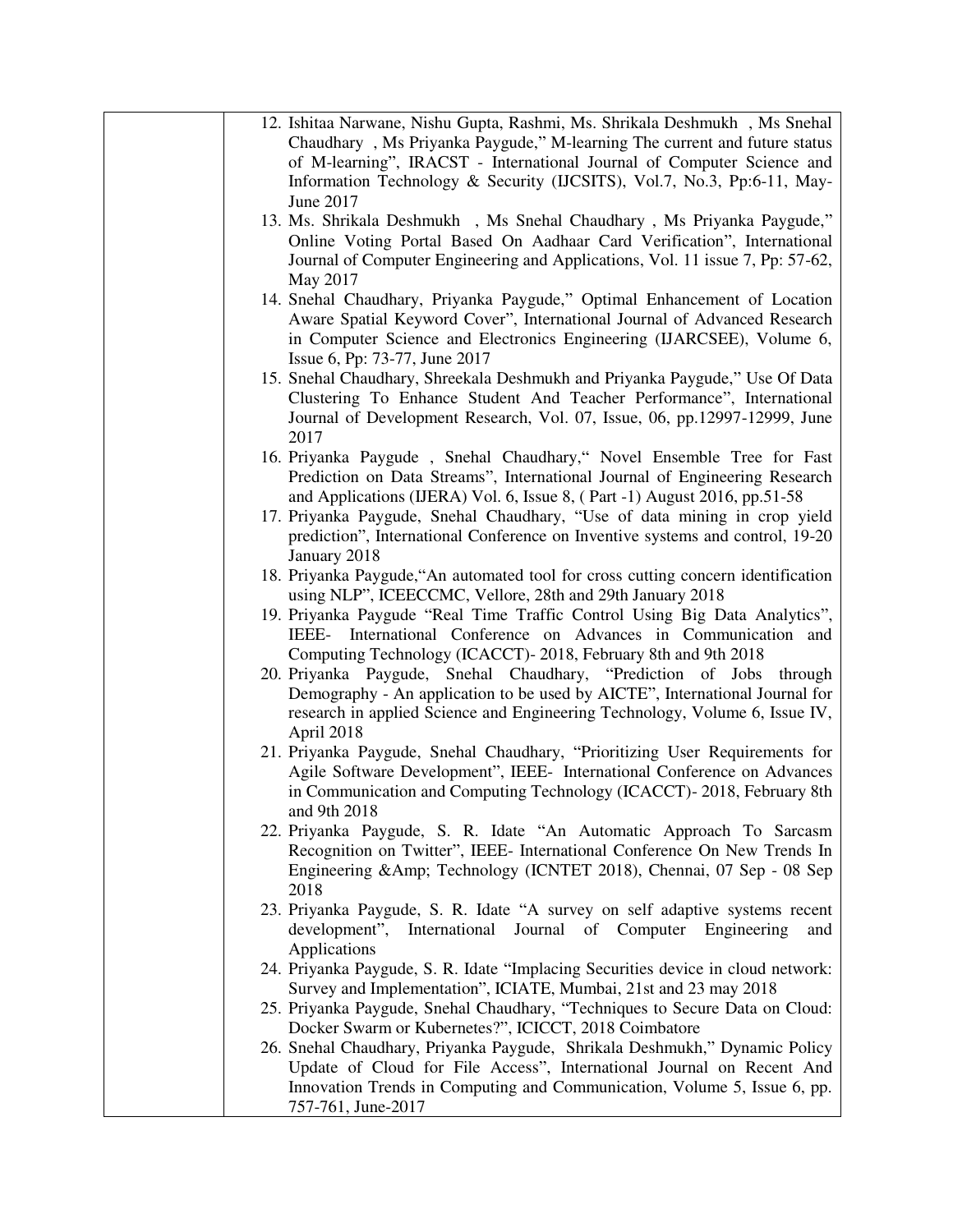| 27. Shrikant Prakash Malge, Snehal Chaudhary, Priyanka Paygude," Secure and                                                                                 |
|-------------------------------------------------------------------------------------------------------------------------------------------------------------|
| Policy Update Method on Big Data Access in Cloud Storage", IOSR-Journal                                                                                     |
| of Computer Engineering (IOSR-JCE), Volume 19, Issue 3, pp. 48-52, May-                                                                                     |
| June 2017                                                                                                                                                   |
| 28. Ishitaa Narwane, Nishu Gupta, Rashmi, Ms. Shrikala Deshmukh, Ms Snehal                                                                                  |
| Chaudhary, Ms Priyanka Paygude," M-learning The current and future status                                                                                   |
| of M-learning", IRACST - International Journal of Computer Science and                                                                                      |
| Information Technology & Security (IJCSITS), Vol.7, No.3, Pp:6-11, May-                                                                                     |
| June 2017                                                                                                                                                   |
| 29. Ms. Shrikala Deshmukh, Ms Snehal Chaudhary, Ms Priyanka Paygude,"                                                                                       |
| Online Voting Portal Based On Aadhaar Card Verification", International                                                                                     |
| Journal of Computer Engineering and Applications, Vol. 11 issue 7, Pp: 57-62,                                                                               |
| May 2017                                                                                                                                                    |
| 30. Snehal Chaudhary, Priyanka Paygude," Optimal Enhancement of Location                                                                                    |
| Aware Spatial Keyword Cover", International Journal of Advanced Research                                                                                    |
| in Computer Science and Electronics Engineering (IJARCSEE), Volume 6,                                                                                       |
| Issue 6, Pp: 73-77, June 2017                                                                                                                               |
| 31. Snehal Chaudhary, Shreekala Deshmukh and Priyanka Paygude," Use Of Data                                                                                 |
| Clustering To Enhance Student And Teacher Performance", International                                                                                       |
| Journal of Development Research, Vol. 07, Issue, 06, pp.12997-12999, June                                                                                   |
| 2017                                                                                                                                                        |
| 32. Priyanka Paygude, Snehal Chaudhary," Novel Ensemble Tree for Fast                                                                                       |
| Prediction on Data Streams", International Journal of Engineering Research                                                                                  |
| and Applications (IJERA) Vol. 6, Issue 8, (Part -1) August 2016, pp.51-58                                                                                   |
| 33. Priyanka Paygude, Snehal Chaudhary," Achieving data confidentiality by                                                                                  |
| usage of hybrid cloud and Deduplication", International Journal of Computer                                                                                 |
| science and Mobile computing, Vol. 5, Issues 7, July 2016, pp. 245-252                                                                                      |
| 34. Priyanka Paygude," Tourview: Sentiment Based Analysis on Tourist Domain",                                                                               |
| International Journal of Computer Science and Information Technologies, Vol.                                                                                |
| 6 (3), 2015, 2318-2320                                                                                                                                      |
| 35. Priyanka Paygude, Snehal Chaudhary," Achieving Secure Deduplication By                                                                                  |
| Using Private and Public Cloud", Vol 10, no 5, pp 17-26, 2016                                                                                               |
| 36. Priyanka Paygude, Snehal Chaudhary," Novel Ensemble Tree for Fast                                                                                       |
| Prediction on Data Streams", International Journal of Database Theory and                                                                                   |
| Application, (IJDTA) Vol. 9, Issue 8,2016 pp. 13-20                                                                                                         |
| 37. Priyanka Paygude, P. R,. Devale, "Automation Of Data Validation Testing For                                                                             |
| Qa In The Project Of Db Migration", International Journal of Computer                                                                                       |
| Science Engineering and Information Technology Research (IJCSEITR) ISSN                                                                                     |
| 2249-6831 Vol. 3, Issue 3, Aug 2013, 15-22                                                                                                                  |
| 38. Priyanka Paygude, P. R. Devale, "Automated data validation testing tool for<br>data migration quality assurance", International<br>Journal<br>of Modern |
| Engineering Research (IJMER), 599-603, 2013                                                                                                                 |
|                                                                                                                                                             |